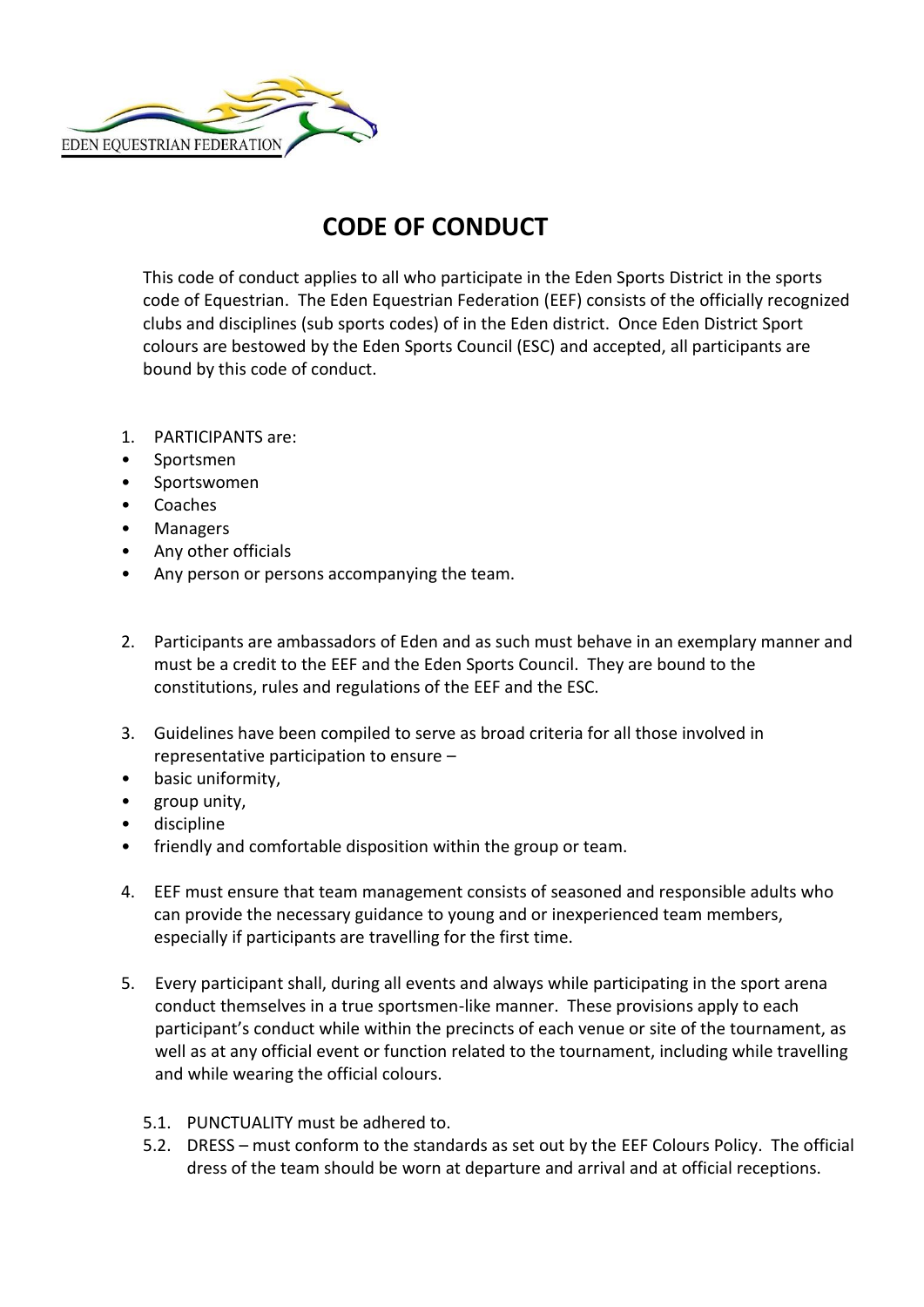- 5.3. LEAVING THE PREMISES OF THE SPORTS VENUE may only be allowed with the permission of the team management.
- 5.4. CEREMONIES Opening and Closing Ceremonies must be attended with due respect to all speakers and organizers.
- 5.5. CONDUCT especially when travelling bad language, rowdy behaviour, singing of vulgar songs will not be permitted. Participants and persons accompanying the team must respect fellow travelers and must be well behaved in public places, at venues, towards staff or hosts and respect the persons and property of others.
- 5.6. UNSPORTSMANLIKE CONDUCT participants shall always conduct themselves in a sportsmanlike manner and give due regard to the authority of officials and the rights of opponents, spectators and others. If such violation occurs during an event (including a warm-up) the participants shall be subject to disciplinary action.
- 5.7. AUDIBLE OBSCENITY participants may not use words commonly known and understood to be profane and uttered clearly and loudly enough to be heard by others. This would be considered a violation of the Code of Conduct.
- 5.8. VISIBLE OBSCENITY participants may not make obscene gestures of any kind. This would also be considered a violation of the Code of Conduct.
- 5.9. VISIBLE OBSCENITIES on clothing or any equipment of participants or persons accompanying the participants would also be considered a violation of the Code of Conduct.
- 5.10. VERBAL ABUSE participants and persons travelling with the team, shall not at any time directly or indirectly verbally abuse any official, opponent, sponsor, spectator or other person while representing the EEF, while wearing the EEF Colours or while travelling with the EDEN team. Verbal abuse is defined as a statement about an official, opponent, sponsor, spectator or other person that implies dishonesty or is derogatory, insulting or otherwise abusive.
- 5.11. PHYSICAL AND SEXUAL ABUSE participants or persons travelling with the team, may not at any time physically or sexually abuse any official, opponent, spectator or other person. Physical and sexual abuse is the unauthorized touching of or sexual advances to an official, opponent, spectator or any other person.
- 5.12. SUBSTANCE ABUSE by participants and persons accompanying the team will be regarded as a violation of the Code of Conduct and can lead to disciplinary action.
- 5.13. DRUGS, and the use thereof, will not be tolerated. Subscription drugs must be checked for content. The WADA code will apply and must be adhered to.
- 5.14. ALCOHOL abuse will not be permitted.
- 5.15. TOBACCO use while wearing EEF Colours will not be permitted.
- 6. DISCIPLINARY ACTION
	- 6.1. Any disciplinary action taken against a participant whilst representing the Eden District as a sports team member, must be reported to the EEF EXCO Committee.
	- 6.2. The EEF EXCO Committee reserves the right to implement:
		- 6.2.1. A DISCIPLINARY HEARING
		- 6.2.2. THE SUSPENSION OF PLAYERS
		- 6.2.3. THE WITHDRAWAL OF EEF COLOURS
- 7. DISCIPLINARY HEARINGING
	- 7.1. If the Code of Conduct is infringed, disciplinary steps, in the discretion of the EEF Exco may be taken against such participant.